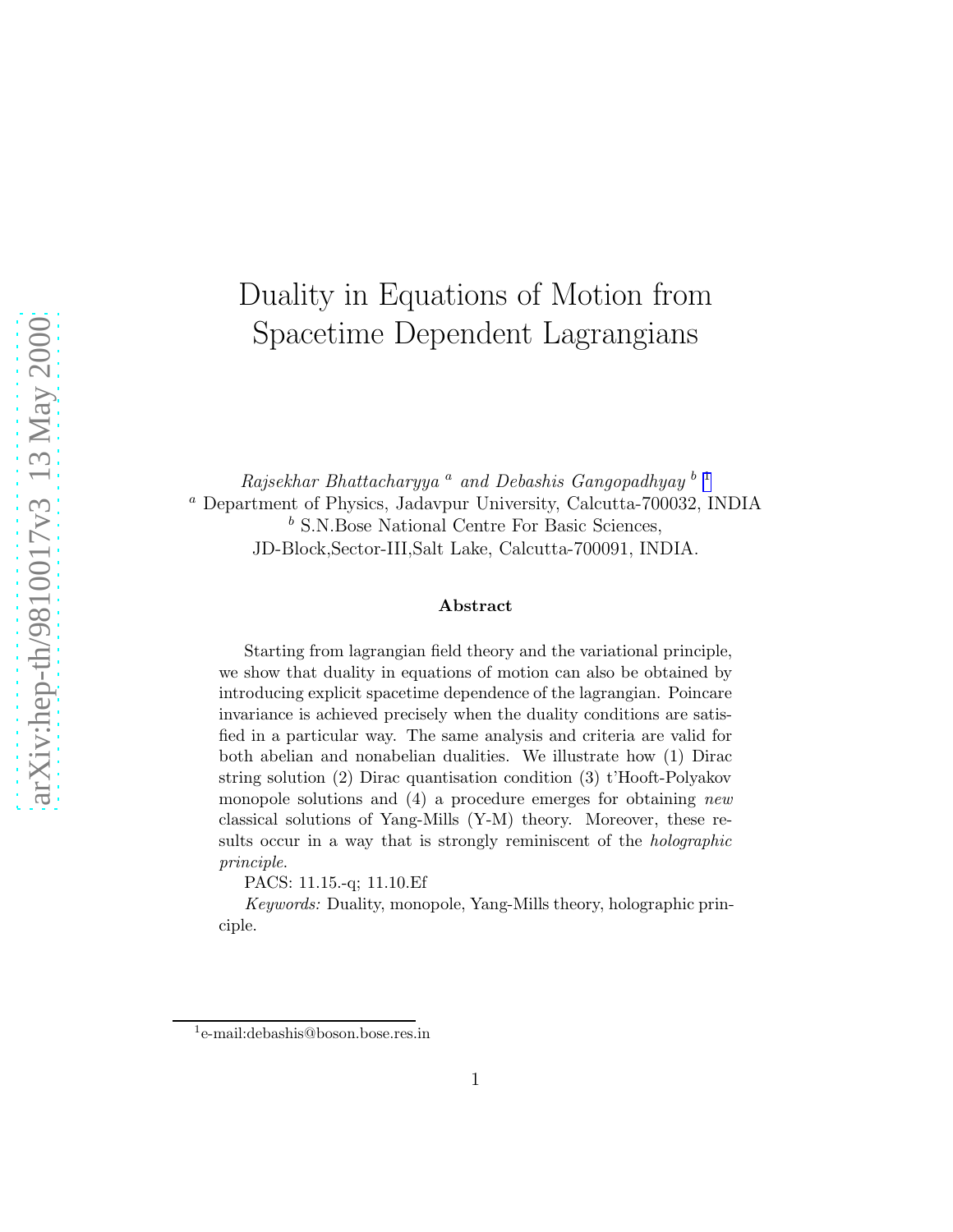#### 1. Introduction

Most theories with symmetries have their roots in lagrangian field theory as derived from the variational principle. Recently, a new symmetry has attracted attention,viz.,duality. Considerable literature exists where duality has been studied in the above framework. For free Maxwell theory, this was first done in a non-manifestly covariant approach by Zwanziger [1] and Deser and Teitelboim [1]. Zwanziger's [1] lagrangian depended on a fixed four vector and manifest isotropy was lost. This was regained when the electric and magnetic charges fulfilled a quantisation condition. Deser and Teitelboim [1] constructed duality transformations by a time-local generator and showed: free Maxwell action and stress tensor components were duality invariant and the generator conserved; in Y-M theory no transformation exists (at the level of fields  $A_{\mu}$ ) that gives the desired rotations and leaves the action invariant although stress tensor was duality invariant. Deser [1] clarified that duality transformations are not possible in nonabelian theories as these have minimal (self-) coupling.Action description of the so-called self-dual boson fields in any even spacetime dimension also uses this approach [2]. Manifestly Lorentz-covariant approaches for bosonic fields using an infinite set of auxiliary fields exist in  $[3]$ ; in  $[4]$  actions with a finite set of auxiliary fields were used and the covariant version of refs. [1b-2] constructed. In [5] the covariant version of Zwanziger's action [1] was proposed and its connection to [4] shown in diverse dimensions with and without sources. Coupling of the actions [1b-2] to arbitrary external sources was done in [6]; in [7] this was solved for the covariant approach of  $|4|$ . Based on  $|4|$ , the covariant worldvolume action for the M-theory super-5-brane coupled to the duality-symmetric D=11 supergravity was constructed as well as the Lorentz-covariant action for Type IIB supergravity [8]. Models with duality-symmetric or self-dual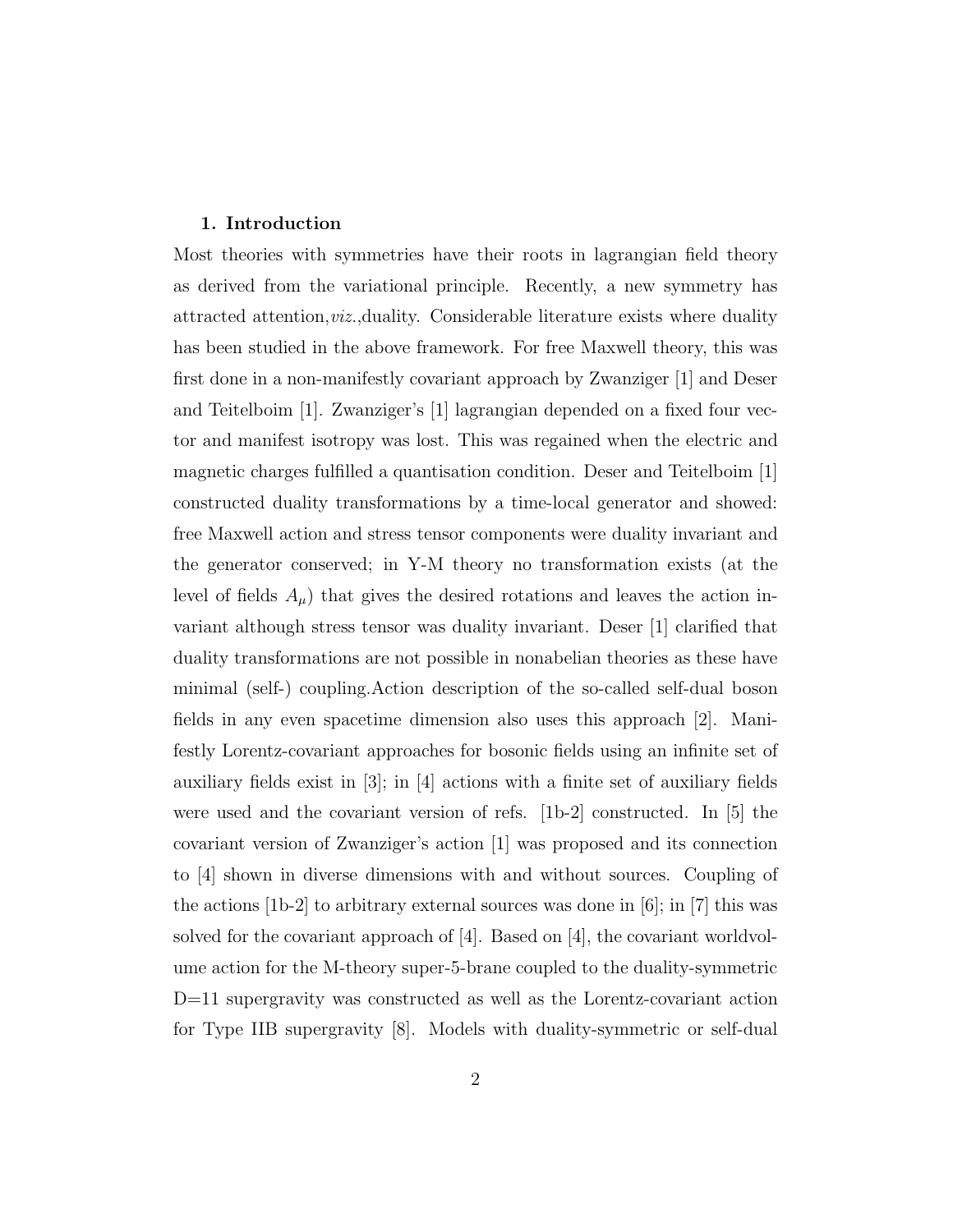fields are in [9] while other approaches are in [10].

The motivation of the present work comes from the recent discoveries of the behaviour of field theories at the boundaries of spacetimes [13]. Specifically, gauge theories have dual description in gravity theories in one higher dimension. The theory in higher dimensions is encoded on the boundary (which has a lower dimension) through a different (i.e. the particle spectrum is different) field theory in a lower dimension. The operators in the lower dimensional theory are now *composite*. This encoding is through the phenomenon of duality, manifesting itself in relations between the coupling constants of the two theories. This discovery of Maldacena and others [13] is a concrete realisation of the holographic principle of t'Hooft [13] according to which the combination of quantum mechanics and gravity requires the three dimensional world to be an image of data that can be stored on a two dimensional projection much like a holographic image.

In this context, we give another approach to electromagnetic duality and show that some analogue of the holographic principle seems to exist even at length scales far larger than that of quantum gravity.This is the formalism of spacetime dependent lagrangians coupled with Schwarz's view [11] that in situations with fields not defined everywhere there exist exotic solutions like *monopoles.* (Note:  $x_{\nu}$  dependence was already inherent in Zwanziger's work [1]).Such solutions are related to duality. In this work we will be confined to classical solutions of theories where the fields do not couple to gravity. The  $x_{\nu}$  dependence of the lagrangian will be embodied through a function  $\Lambda(x_{\nu}),$ whose finite behaviour at *spatial infinity*  $\mathbf{x} = \pm \infty$  i.e. *boundary* (together with duality invariance of equations of motion), gives exotic solutions ( Dirac string, Dirac monopole, t'Hooft-Polyakov monopole etc.).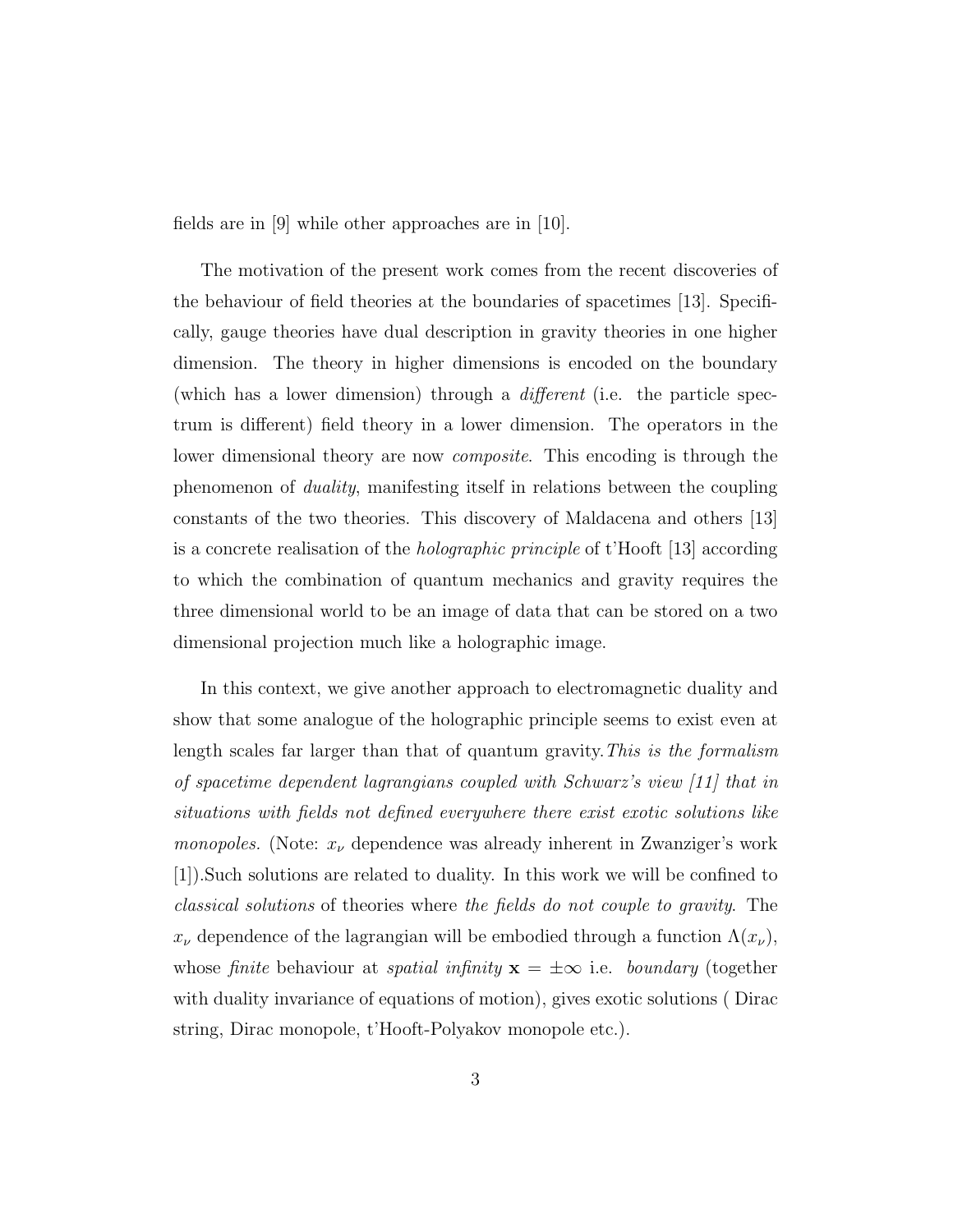A field, by definition, is a quantity defined at all spacetime points. Fields in a lagrangian must be defined everywhere. However, there are theories e.g. the Dirac theory of monopoles [11] and unified theories of strong,weak and electromagnetic interactions where fields are defined only in a region. These theories have monopole solutions and also duality invariance. We show that these solutions can also be understood by demanding the finite behaviour of  $\Lambda$  on the boundary at spatial infinity. Within the boundary,  $\Lambda$ is like a constant background external field and is non-dynamical. Hence it is ignorable. On the boundary, finiteness of  $\Lambda$  encodes the exotic solutions, restores Poincare invariance for the full theory and also implies existence of a new vector field as a classical solution of Yang-Mills theory. Both abelian and nonabelian cases are treated similarly. We stress that although our results occur at length scales very much larger than those of string theory (quantum gravity), some analogue of the holographic principle still seems to exist. The dynamics of  $\Lambda$  on the boundary and our results for the full quantum theories will be reported in subsequent communications.

We first develop this formalism. Section 2 clarifies the role of  $\Lambda$ . In Section 3 we show how equations of motion themselves lead to Dirac-string like configurations and how Dirac quantisation condition is obtained by introducing a complex interaction between electric and magnetic charges. In Section 4, t'Hooft-Polyakov monopole solutions [11] are obtained and a procedure for obtaining new solutions to classical Y-M theory outlined. We also show that the solutions can accommodate a new vector boson. Section 5 lists the advantages of our method over those currently available.

Let the lagrangian L' be a function of fields  $\eta_{\rho}$ , their derivatives  $\eta_{\rho,\nu}$  and the spacetime coordinates  $x_{\nu}$ , i.e.  $L' = L'(\eta_{\rho}, \eta_{\rho,\nu}, x_{\nu})$ . Variational principle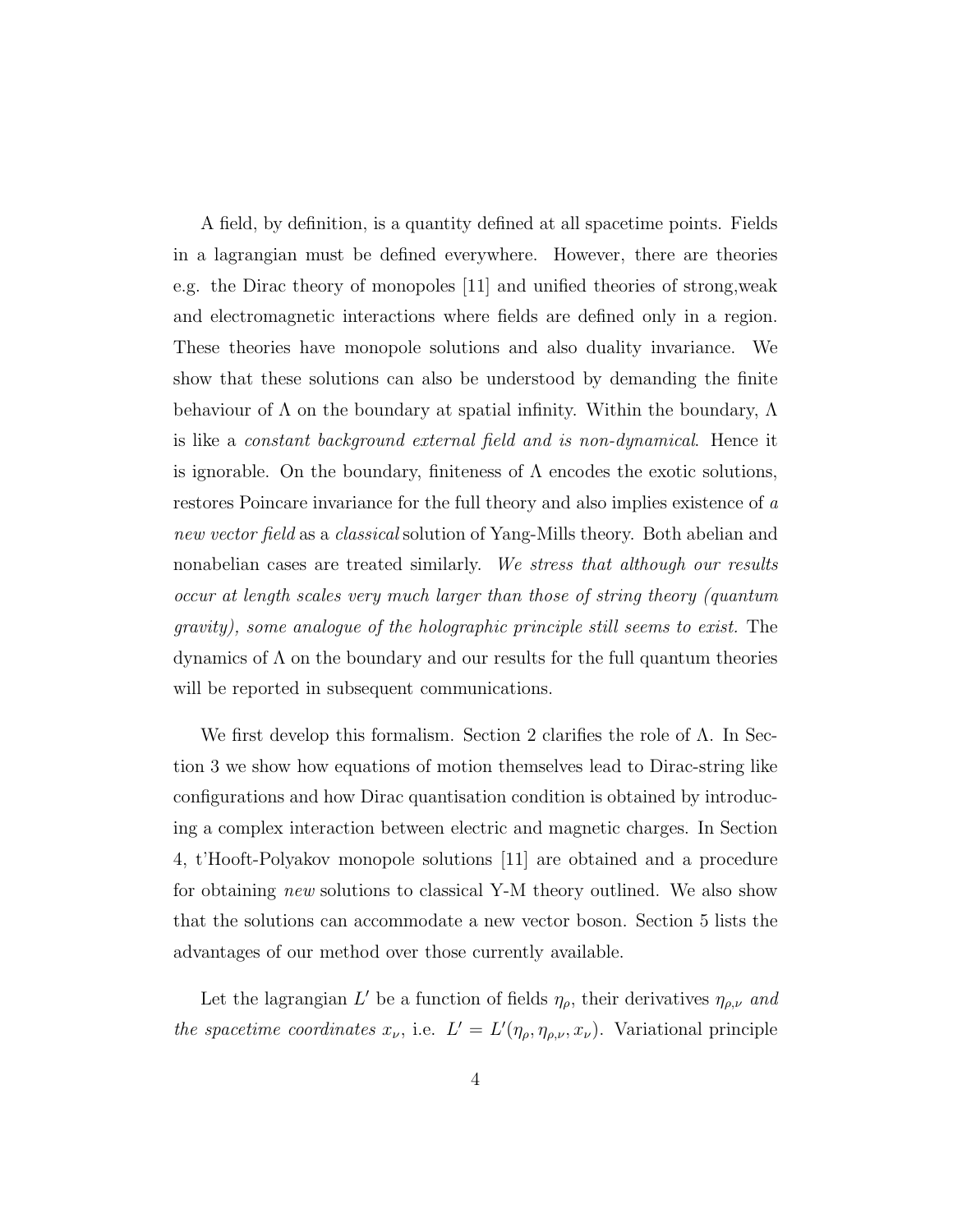[12] yields :

$$
\int dV \left( \partial_{\eta} L' - \partial_{\mu} \partial_{\partial_{\mu} \eta} L' \right) = 0 \tag{1}
$$

Assuming a separation of variables :  $L'(\eta_{\sigma}, \eta_{\sigma,\nu}, ... x_{\nu}) = L(\eta_{\sigma}, \eta_{\sigma,\nu})\Lambda(x_{\nu})$  $(\Lambda(x_{\nu})$  is the  $x_{\nu}$  dependent part and is a finite non-vanishing function) gives

$$
\int dV \left( \partial_{\eta} (L\Lambda) - \partial_{\mu} \partial_{\partial_{\mu} \eta} (L\Lambda) \right) = 0 \tag{2}
$$

### 2. The Role of Lambda

In this work we will be confined to *classical solutions* of theories where the fields do not couple to gravity. Under these circumstances,

 $(1)$ Λ is *not* dynamical and is a finite, non-vanishing function given once and for all at all  $x_{\nu}$  multiplying the primitive lagrangian L. It is like an external field, any allusion to the dilaton is unfounded and equations of motion for  $\Lambda$  meaningless.

 $(2)$ Duality invariance is related to finiteness of  $\Lambda$ . When fields are not defined everywhere and equations of motion are duality invariant, finiteness of Λ on the spatial boundary at infinity leads to new solutions for the fields. Requiring  $\Lambda = 1$  at  $\mathbf{x} = \pm \infty$  gives back usual L together with exotic solutions. Within the boundary  $\Lambda$  is an ignorable costant.

(3)Poincare invariance and duality invariance is achieved through same behaviour of  $\Lambda$ .  $\Lambda$  finite, but not a constant, gives theories with duality invariance but not Poincare invariance.

(4)The finite behaviour of  $\Lambda$  on the boundary encodes the exotic solutions of the theory within the boundary. In this way we are reminded of the holographic principle.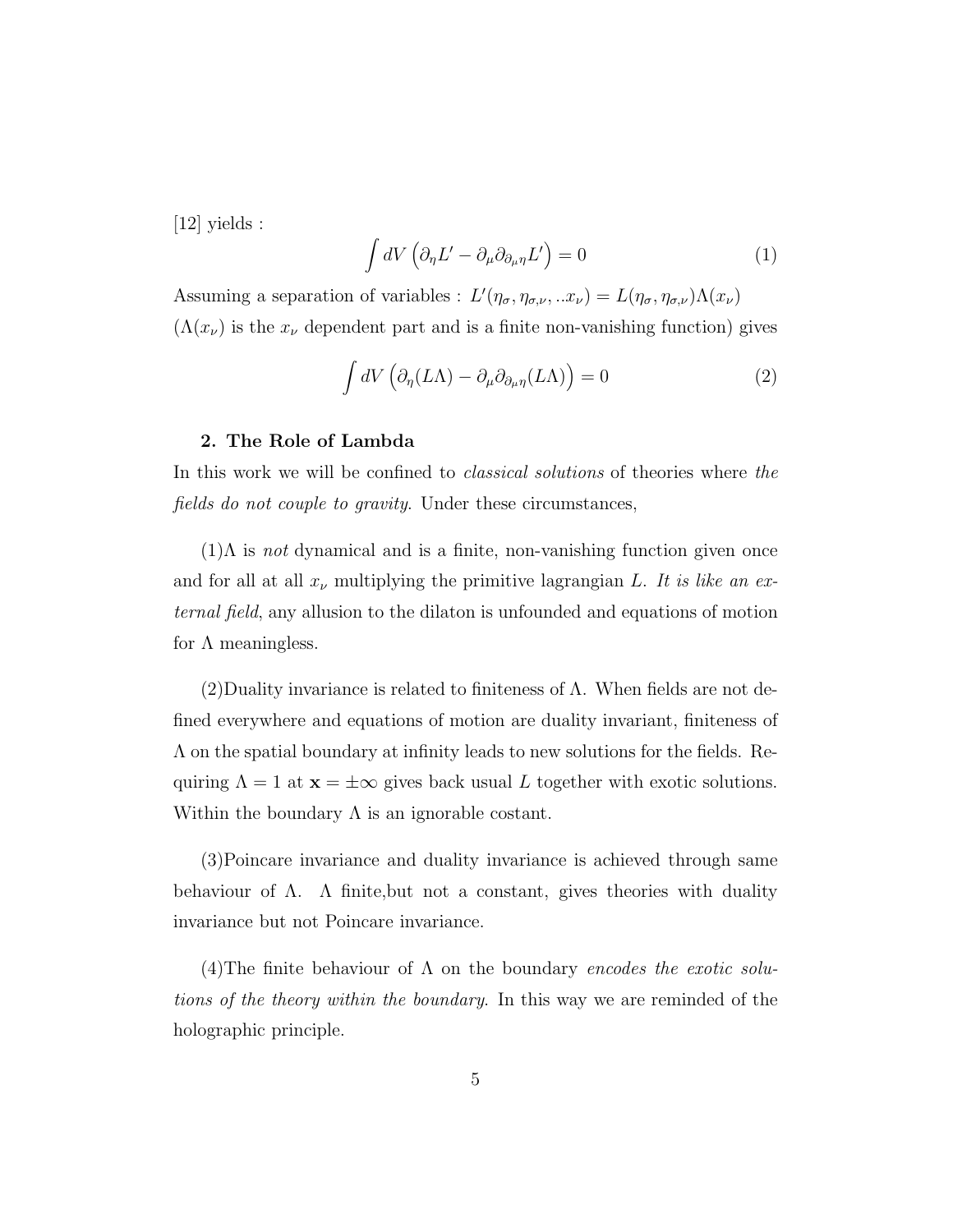### 3. The Dirac string-like field configuration and Dirac quantisation condition

For a modified electrodynamics  $L'$  may be written as

$$
L' = [-(1/4)F^{\mu\nu}F_{\mu\nu} + j^{\mu}A_{\mu}]\Lambda(x_{\nu})
$$
\n(3)

with  $F^{\mu\nu} = \partial^{\mu}A^{\nu} - \partial^{\nu}A^{\mu}$  and  $j^{\mu}$  a current. Dual of  $F^{\mu\nu}$  is  $\tilde{F}^{\mu\nu} = (1/2)\epsilon^{\mu\nu\rho\sigma}F_{\rho\sigma}$ . This corresponds to  $\mathbf{E} \Rightarrow \mathbf{B}$  and  $\mathbf{B} \Rightarrow -\mathbf{E}$  in the field strength  $F_{\mu\nu}$ . Equations of motion obtained from (2) are

$$
\Lambda(\partial^{\mu}F_{\mu\nu}) + (\partial^{\mu}\Lambda)F_{\mu\nu} - \Lambda j_{\nu} = 0 \tag{4a}
$$

while the dual  $\tilde{F}_{\mu\nu}$  satisfies

$$
\partial^{\mu}\tilde{F}_{\mu\nu} = 0 \tag{4b}
$$

Duality invariance means identical equations of motion for  $F$  and  $\tilde{F}$  ,i.e.  $\partial^{\mu}F_{\mu\nu} = 0$ . This implies

$$
(\partial^{\mu} \Lambda) F_{\mu\nu} = \Lambda j_{\nu} \tag{5}
$$

There are two possibilities: (1)Finiteness of  $\Lambda$  is assumed to be independent of the behaviour of the fields and  $\Lambda$  can be put equal to the constant unity a priori. One then has usual electrodynamics and in the absence of sources duality is present. $(2)$  $\Lambda$  satisfies  $(5)$ : L' is a lagrangian whose equations of motion and Bianchi identity are invariant under duality rotations even in presence of sources. Λ is finite only if the fields behave in a certain way and this precisely corresponds to the solutions mentioned above.

Now, at the theoretical level, neither of the equations  $\partial^{\mu} \tilde{F}_{\mu\nu} = 0$  and  $\partial^{\mu}F_{\mu\nu} = 0$  are more fundamental than the other. Remembering this let us discuss the second possibility (i.e.  $\Lambda$  satisfies (5)) by considering some specific forms for  $j_\mu$ .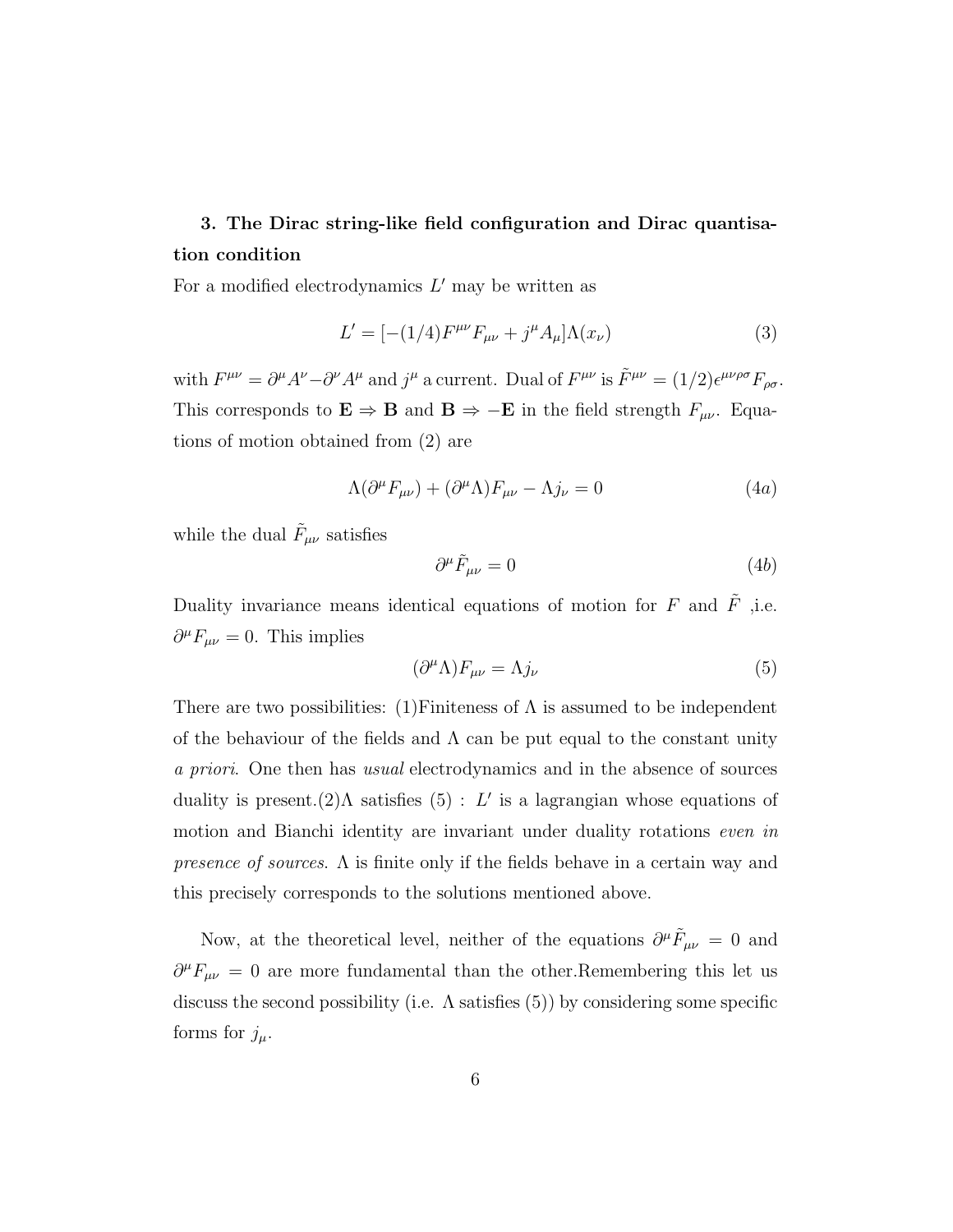**Case (a)**: Consider electrodynamics with only electric charge e. Let  $j_0(x)$  =  $e\delta(x_1)\delta(x_2)\delta(x_3)$ ;  $j_i(x) = 0$ ;  $\Lambda(x_\nu) = \Lambda(x_3)$ . *i* runs over spatial coordinates. Eq.(5) then splits into two sets of equations : one for the temporal index and another set of three for the spatial indices. As  $F_{3i} \neq 0$ , the second set gives a solution of  $\Lambda$  as a constant function of  $x_3$ . This solution when put in the first set gives  $F_{30}(0,0,0,x_0) = E_3(0,0,0,t) \Rightarrow \infty$ .  $E_3$  is the electric field along the third direction. As this is valid for all times, the solution is effectively time independent.

**Case** (**b**):Let  $j_0(x) = e \sum_{n=0}^{\infty} \delta(x_1) \delta(x_2) \delta(an + x_3); j_i(x) = 0; \Lambda(x_{\nu}) =$  $\Lambda(x_3)$ . *i* runs over spatial coordinates and *a* is small and always positive. Again,  $\Lambda$  is constant and we get  $F_{30}(0, 0, an, x_0) = E_3(0, 0, an, t) \Rightarrow \infty$  as one possible configuration for the electric field.  $E_3$  is again time independent for reasons already mentioned.

As stated earlier,  $\partial^{\mu}F_{\mu\nu} = 0$  and  $\partial^{\mu}\tilde{F}_{\mu\nu} = 0$  must be placed on equal footing. So the just concluded analysis is also valid for  $\partial^{\mu} \tilde{F}_{\mu\nu} = 0$ . The only differences will be  $(1)$  coupling e (electric charge) replaced by coupling m (magnetic charge) (2) Maxwell's equations now have a corresponding magnetic vector potential (3) Maxell's equations modified with  $div\mathbf{B} \neq 0$  and  $div\mathbf{E} = 0$ . The other Maxwell equations will be accordingly modified. Consider case (a). Suppose we remove the singular field right upto the origin.Then situation is similar to Dirac construction of "infinite solenoid minus the string ".In the same spirit case(b) reminds us of the Dirac-string configuration. If now quantum considerations of single-valuedness of magnetic wave function are imposed  $\alpha$  la Dirac, then Dirac quantisation conditions follow . This is how the Dirac monopole solutions can be understood in our formalism.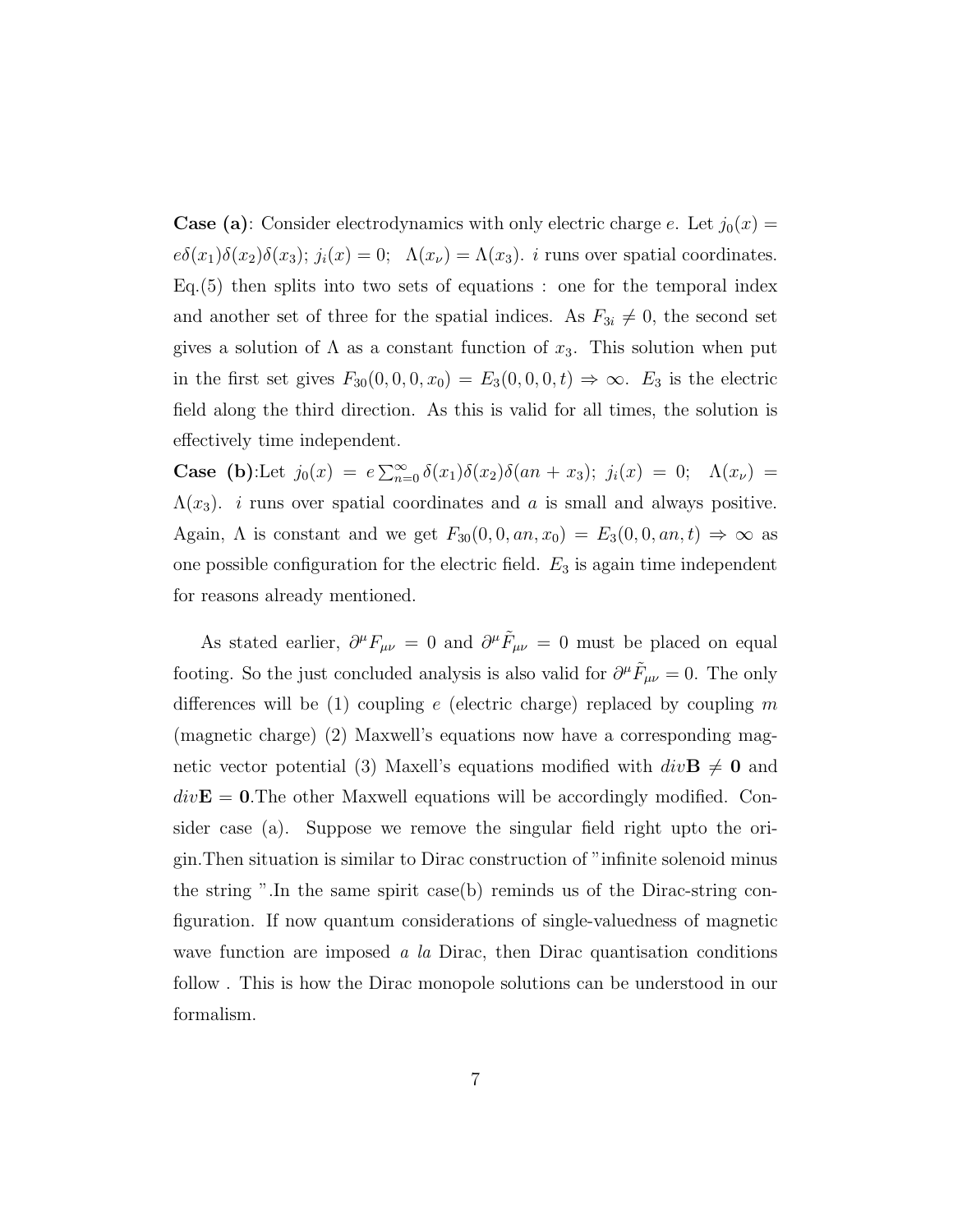Now consider a  $U(1) \otimes U(1)$  gauge invariant theory.  $A_{\mu}$ ,  $B_{\mu}$  are four-vector potentials corresponding to electric and magnetic charges respectively;  $F_{\mu\nu}$ ,  $G_{\mu\nu}$  the respective field strengths;  $j_{\mu}$ ,  $k_{\mu}$  the electric and magnetic (current) sources with interactions between respective currents and potentials introduced in usual way:

$$
L_1 = -(1/4)F^{\mu\nu}F_{\mu\nu} - (1/4)G^{\mu\nu}G_{\mu\nu} + j^{\mu}A_{\mu} + k^{\mu}B_{\mu}
$$
 (6a)

 $F^{\mu\nu} = \partial^{\mu}A^{\nu} - \partial^{\nu}A^{\mu}$ ;  $G^{\mu\nu} = \partial^{\mu}B^{\nu} - \partial^{\nu}B^{\mu}$ ;  $\tilde{G}^{\mu\nu} = (1/2)\epsilon^{\mu\nu\rho\sigma}G_{\rho\sigma}$ .  $\partial^{\mu} j_{\mu} = \partial^{\mu} k_{\mu} = 0$  (current conservation);  $\partial^{\mu} A_{\mu} = \partial^{\mu} B_{\mu} = 0$  (transversality) Therefore  $\partial^{\mu}F_{\mu\nu} = j_{\nu}$ ;  $\partial^{\mu}\tilde{F}_{\mu\nu} = 0$ ;  $\partial^{\mu}G_{\mu\nu} = k_{\nu}$ ;  $\partial^{\mu}\tilde{G}_{\mu\nu} = 0$ . Defining

$$
\xi^{\mu\nu} = F^{\mu\nu} + \tilde{G}^{\mu\nu}; \ \ \beta^{\mu\nu} = \tilde{F}^{\mu\nu} - G^{\mu\nu} = \tilde{\xi}^{\mu\nu} \tag{6b}
$$

gives

$$
\partial^{\mu}\xi_{\mu\nu} = j_{\nu} \; ; \; \partial^{\mu}\tilde{\xi}_{\mu\nu} = -k_{\nu} \tag{6c}
$$

Note that for  $\xi_{\mu\nu} \to \tilde{\xi}_{\mu\nu}$  one has  $j_{\nu} \to -k_{\nu}$ , and for  $\tilde{\xi}_{\mu\nu} \to -\xi_{\mu\nu}$  one has  $k_{\nu} \to j_{\nu}$ . Contrast this to the usual case: for  $F^{\mu\nu} \to \tilde{F}^{\mu\nu}$ , one has  $j_{\nu} \to k_{\nu}$ while for  $\tilde{F}^{\mu\nu} \to -F^{\mu\nu}$ , one has  $k_{\nu} \to -j_{\nu}$ ; with  $\partial^{\mu}F_{\mu\nu} = j_{\nu}$ ;  $\partial^{\mu}\tilde{F}_{\mu\nu} = k_{\nu}$ . In the absence of  $j_{\nu}$  and  $k_{\nu}$  one gets back the usual case.

Here both the  $U(1)$  gauge fields  $(A_\mu, B_\mu)$  are independent. To obtain a single independent field one can start with the fields as defined in equation  $(6b, c)$  and proceed like Zwanziger [1]. In fact,  $6(c)$  is identical to Zwanziger's starting equation  $([1], \text{eq.}(2.1))$  modulo a sign. The so-called one independent field can be obtained as a superposition of two independent fields— each of which separately describes an electric-charge-only world or a magnetic-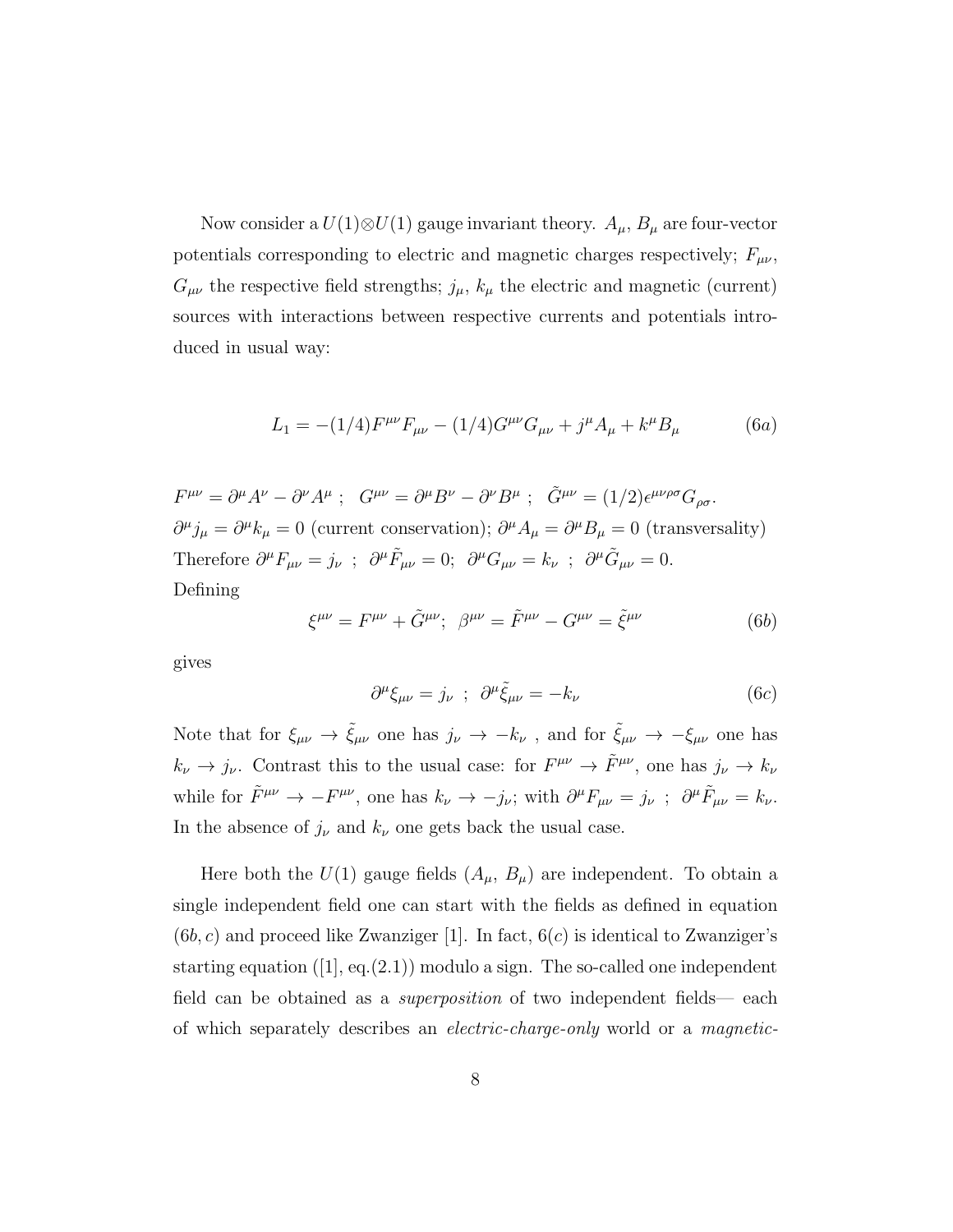charge-only world. This is our view. From here we take a different route. We introduce a new interaction between the electric and magnetic charges and invoke the finiteness of  $\Lambda$ . The result is Dirac quantisation condition.

Consider a complex interaction  $L_2'$  between the electric and magnetic charges via their respective four-vector potentials and (current) sources:  $L_2' =$  $i\alpha A^{\mu}B_{\mu}j^{\nu}k_{\nu}$ .  $\alpha$  is a constant. In the classical theory the action has dimension of angular momentum. It is then straightforward to verify that  $\alpha$  has the dimension of *inverse* angular momentum i.e.  $(\hbar)^{-1}$ . Dirac in his derivation of the charge quantisation using Maxwell's theory assumed that the electron obeyed quantum mechanics. In our approach we are therefore motivated to employ this semi-classical approach in the sense that we will be using a complex interaction. If we take the lagrangian as

$$
L'=L_1+L'_2\tag{7}
$$

one gets

$$
\partial^{\mu}\xi_{\mu\nu} = (j_{\nu} + ic_{\nu}') \ ; \ \partial^{\mu}\tilde{\xi}_{\mu\nu} = (-k_{\nu} - id_{\nu}') \tag{8a}
$$

with

$$
c'_{\nu} = \alpha j^{\mu} k_{\mu} B_{\nu} \; ; \; d'_{\nu} = \alpha j^{\mu} k_{\mu} A_{\nu} \tag{8b}
$$

Here  $j^{\mu} \to -k^{\mu}$  and  $k^{\mu} \to j^{\mu}$  so that  $j^{\mu}k_{\mu} \to -j^{\mu}k_{\mu}$ . Hence the duality transformation gives

$$
\partial^{\mu}\tilde{\xi}_{\mu\nu} = (-k_{\nu} - ic'_{\nu}) \; ; \partial^{\mu}\xi_{\mu\nu} = (j_{\nu} - id'_{\nu}) \tag{8c}
$$

Comparing  $(8c)$  with  $(8a)$  we see that duality invariance cannot be obtained starting from the lagrangian (7).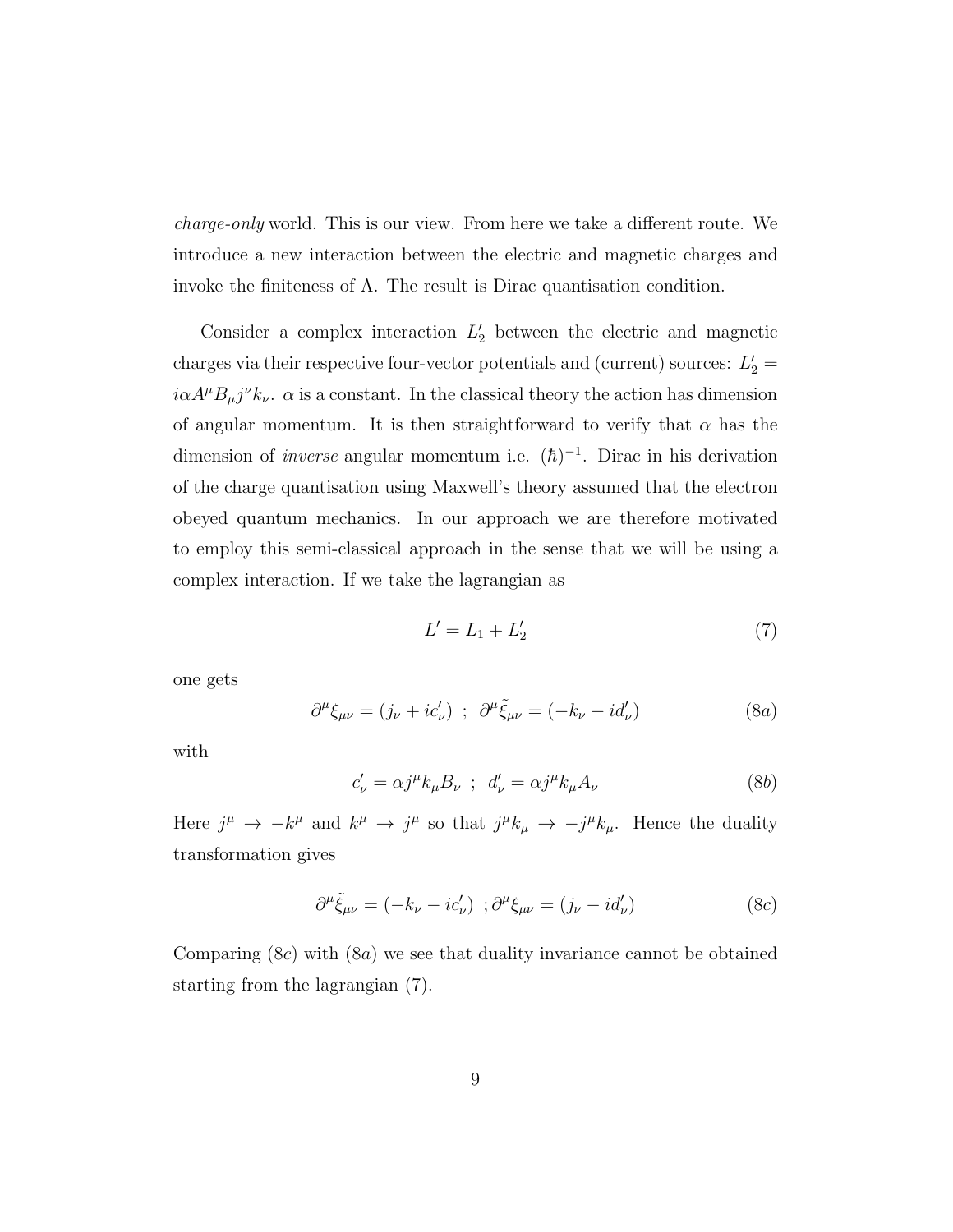Introducing  $x_{\nu}$  dependence through  $\Lambda(x)$ , and putting  $L_2 = f(\Lambda)L'_2$ ,  $c_{\nu} =$  $f(\Lambda)c'_i$ '<sub> $\nu$ </sub>,  $d_{\nu} = f(\Lambda) d_{\nu}'$  $\frac{\prime}{\nu}$  the lagrangian is

$$
L = L'\Lambda(x) = [L_1 + L_2]\Lambda(x)
$$

$$
= [-(1/4)F^{\mu\nu}F_{\mu\nu} - (1/4)G^{\mu\nu}G_{\mu\nu} + j^{\mu}A_{\mu} + k^{\mu}B_{\mu} + if(\Lambda)\alpha A^{\mu}B_{\mu}j^{\nu}k_{\nu}]\Lambda(x) \tag{9}
$$

 $f(\Lambda)$  a dimensionless function of  $\Lambda$  such that

$$
f(\Lambda) = 0
$$
 or a finite constant

when  $\Lambda = 1$ .

The conditions of duality invariance now become

$$
\Lambda \partial^{\mu} \xi_{\mu\nu} + [(\partial^{\mu} \Lambda F_{\mu\nu} - \Lambda (j_{\nu} + ic_{\nu})] = 0 \qquad (10a)
$$

$$
\Lambda \partial^{\mu} \beta_{\mu \nu} - [(\partial^{\mu} \Lambda G_{\mu \nu} - \Lambda (k_{\nu} + id_{\nu})] = 0 \tag{10b}
$$

(Note that  $\beta_{\mu\nu} = \tilde{\xi}_{\mu\nu}$ ). Duality invariance is obtained if

$$
[(\partial^{\mu} \Lambda F_{\mu\nu} - \Lambda (j_{\nu} + ic_{\nu})] = 0 \tag{11a}
$$

and

$$
[(\partial^{\mu} \Lambda G_{\mu\nu} - \Lambda (k_{\nu} + id_{\nu})] = 0 \tag{11b}
$$

Let  $\Lambda(x_\nu)$  be a function of  $x_3$  only and the sources have only time components. So we have an electric charge at the origin and a magnetic charge at  $x_3 = a$ ;  $\Lambda = \Lambda(x_3)$ ;  $j^i = k^i = 0$ ;  $j^0 = e\delta(x_1)\delta(x_2)\delta(x_3)$ ;  $k^0 = g\delta(x_1)\delta(x_2)\delta(x_3 - a)$ . Then one has for  $\nu = 0, 1, 2$ 

$$
(\partial^3 \Lambda) F_{3\nu} = \Lambda (j_\nu + i c_\nu) \tag{12a}
$$

$$
(\partial^3 \Lambda) G_{3\nu} = \Lambda (k_\nu + i d_\nu) \tag{12b}
$$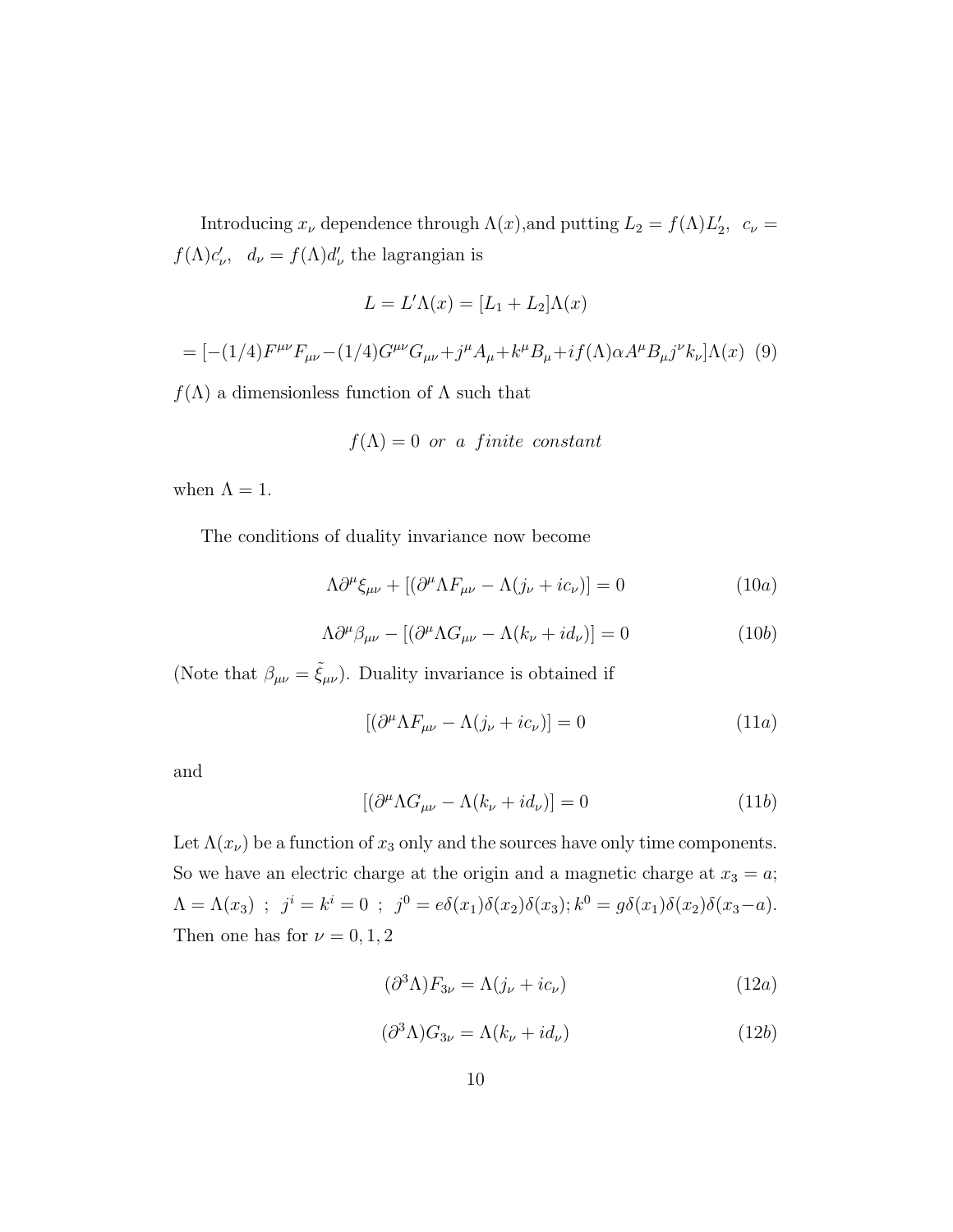For  $\nu = 3$ ,  $G_{33} = F_{33} = 0$ . So  $c_3 = d_3 = 0$ . For  $\nu = 0$ , solutions to (12) are  $\Lambda_{\infty} = \Lambda_{-\infty} exp[e\delta(x_1)\delta(x_2)/F_{30}(x_1,x_2,0,x_0)] exp[i\,(\Lambda)\alpha e q P_0(x_1,x_2,x_3,x_0)]$ (13a)

$$
\Lambda_{\infty} = \Lambda_{-\infty} exp[g\delta(x_1)\delta(x_2)/G_{30}(x_1, x_2, 0, x_0)] exp[i f(\Lambda) \alpha eg Q_0(x_1, x_2, x_3, x_0)]
$$
\n(13b)

$$
P_0(x_1, x_2, a, x_0) = (\delta(x_1))^2 (\delta(x_2))^2 \delta(a) B_0(x_1, x_2, a, x_0) / F_{30}(x_1, x_2, a, x_0)
$$
\n(14a)

$$
Q_0(x_1, x_2, a, x_0) = (\delta(x_1))^2 (\delta(x_2))^2 \delta(a) A_0(x_1, x_2, a, x_0) / G_{30}(x_1, x_2, a, x_0)
$$
\n(14b)

Λ must be finite. Let  $Λ<sub>∞</sub> = Λ<sub>−∞</sub> = *unity*. Consider the set (13*a*) and (14*a*).$ Obviously the two exponentials must reduce to unity. For the first exponential (as seen in last section) this corresponds to the Dirac string configuration where  $F_{30} \rightarrow \infty$  so that the exponential essentially becomes unity. For the second exponential, we see that in (14a) the numerator has singular  $\delta$ -functions and together with  $B_0 \to \infty$  would lead to a finite  $P_0$  since  $F_{30} \to \infty$ . So second exponential is 1 if  $exp[i f(\lambda) \alpha eg P_0] = 1$  i.e. $(exp[i f(\Lambda) \alpha eg])^{P_0} = 1$  (as  $P_0$  is finite). Therefore

$$
f(\Lambda)\alpha eg = 2\pi n\tag{15}
$$

There are two possibilities:

(a) $f(\Lambda) = 0$ . Then the  $U(1) \otimes U(1)$  invariance of  $L_1$  is not broken (from which Zwanziger's lagrangian can be retrieved via  $eq.(6c)$ ) and we just have the Dirac string configuration (from the first exponential,  $F_{30} \rightarrow \infty$ ).

(b)  $f(\Lambda) = a$  finite constant. Then the  $U(1) \otimes U(1)$  invariance of  $L_1$  is broken; and putting  $\alpha = (\hbar)^{-1}$  we see that (15) is just the Dirac quantisation rule.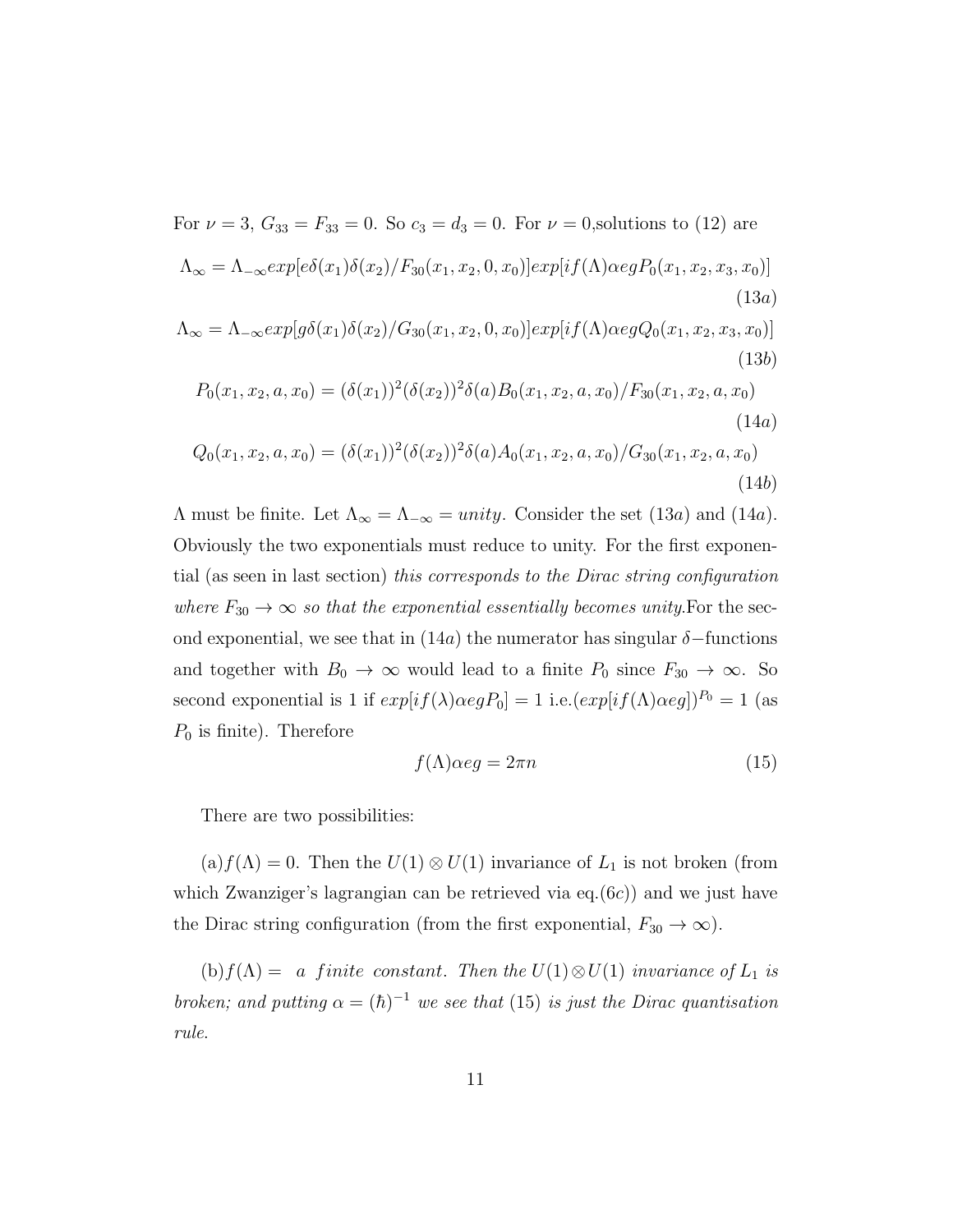So the Dirac quantisation rule is obtained by breaking the  $U(1) \otimes U(1)$ invariance of the *unphysical* (i.e. two independent fields) lagrangian  $L_1$ . For  $\nu = 1, 2$  a similar analysis will again lead to (15) and similarly for (13b) and  $(14b).$ 

### 4. The t'Hooft-Polyakov Monopole Solutions

Consider now a simple nonabelian generalisation of (3):

$$
L' = [-(1/4)G_a^{\mu\nu}G_a \,_{\mu\nu} + j_a^{\mu}W_a \,_{\mu}]\Lambda(x_{\nu}) \tag{16}
$$

a, b, c are  $SO(3)$  indices and  $G_a^{\mu\nu} = \partial^{\mu}W_a^{\nu} - \partial^{\nu}W_a^{\mu} - e\epsilon_{abc}W_b^{\mu}W_c^{\nu}$ .  $j_a^{\mu}$  is an external current and  $\tilde{G}_a^{\mu\nu} = (1/2) \epsilon^{\mu\nu\rho\sigma} G_{a \rho\sigma}$ . Analogues of (4*a*), (4*b*) are:

$$
\Lambda(D^{\mu}G_{a\ \mu\nu}) + (\partial^{\mu}\Lambda)G_{a\ \mu\nu} - \Lambda j_{a\ \nu} = 0 \qquad (17a)
$$

$$
D^{\mu}\tilde{G}_{a\ \mu\nu} = 0 \tag{17b}
$$

Again duality invariance of the equations (17) imply

$$
(\partial^{\mu} \Lambda) G_{a \ \mu \nu} = \Lambda j_{a \ \nu} \tag{18}
$$

If we take  $\Lambda = \Lambda(r)$ ,  $j_{a,i} = 0$  for all i and i and  $j_{a,0} = 0$  then one solution is a radial magnetic field  $\mathbf{B}_a = \mathbf{H}_a(\mathbf{r})$  with  $\mathbf{H}_a(\mathbf{r})$  satisfying  $D^{\mu} \tilde{G}_{a\mu\nu} = 0$  and  $D^{\mu}G_{a\ \mu\nu}=0.$ 

Now consider the Georgi-Glashow model with  $L'$  defined as

$$
L' = [-(1/4)G_a^{\mu\nu}G_a \,_{\mu\nu} + (1/2)(D^{\mu}\phi)_a(D_{\mu}\phi)_a - V(\phi)]\Lambda(x_{\nu}) \qquad (19)
$$

The gauge group is  $SO(3)$ ,  $G_a^{\mu\nu}$  is as defined before, and the matter fields  $\phi$ are in the adjoint representation of  $SO(3)$ . Equations of motion are :

$$
\Lambda(D^{\mu}G_{a\ \mu\nu}) + (\partial^{\mu}\Lambda)G_{a\ \mu\nu} + \Lambda e\epsilon_{abc}(\partial_{\nu}\phi)_{b}(\phi)_{c} - \Lambda e^{2}\epsilon_{abc}\epsilon_{bc'd'}W_{\nu\ c'}\phi_{c}\phi_{d'} = 0
$$
\n(20a)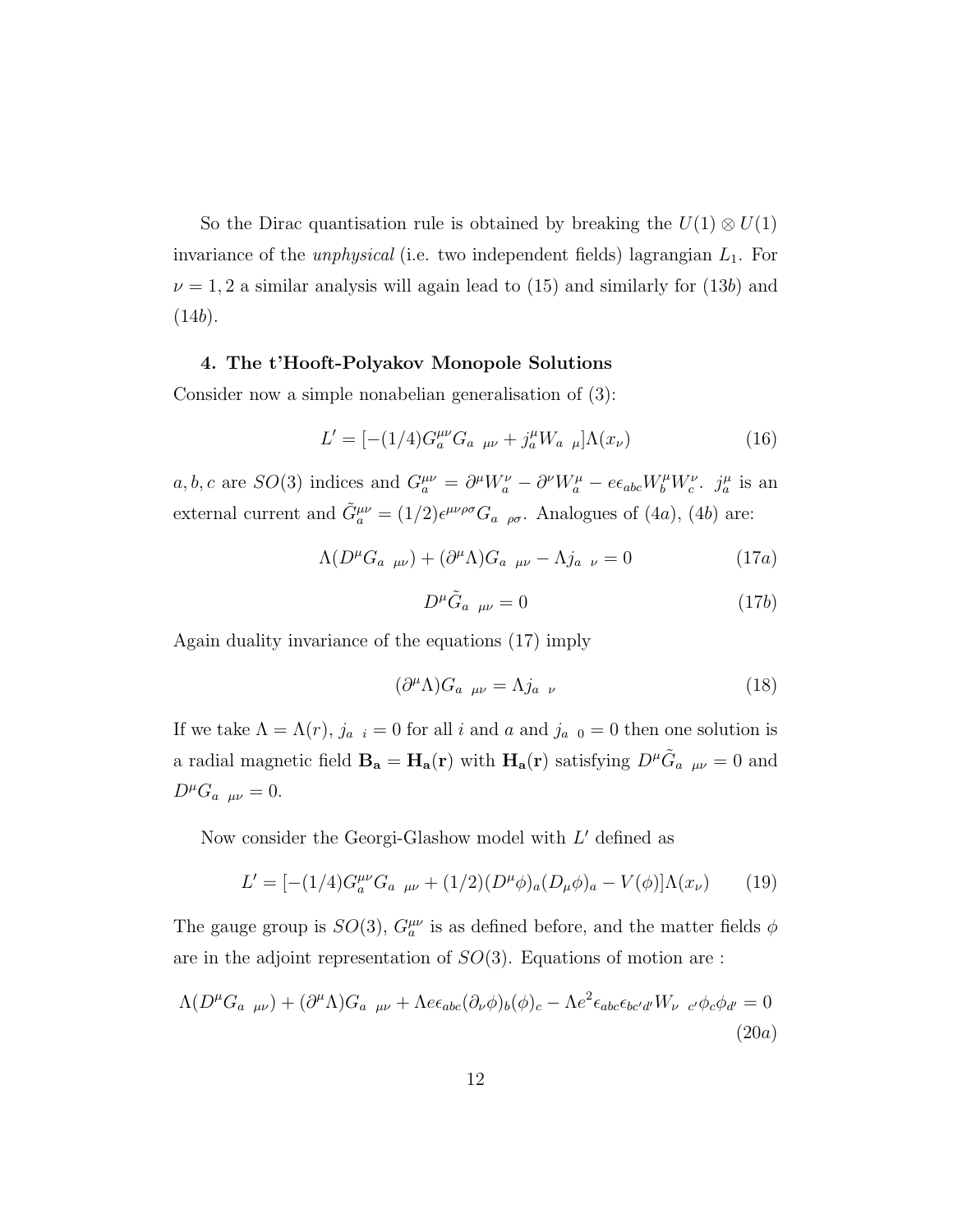$$
(D^{\mu}D_{\mu}\phi)_{a}\Lambda + (D_{\mu}\phi)_{a}\partial_{\mu}\Lambda = -(\partial_{\phi^{a}}V)\Lambda
$$
\n(20b)

and the Bianchi identities are:

$$
D^{\mu}\tilde{G}_{a\ \mu\nu} = 0 \tag{20c}
$$

Duality invariance then leads to

$$
(\partial^{\mu} \Lambda) G_{a \ \mu\nu} = -\Lambda e \epsilon_{abc} (D_{\nu} \phi)_b (\phi)_c \tag{21}
$$

For  $\Lambda = \Lambda(r)$  we have

$$
\Lambda_{\infty} = \Lambda_0 exp[-e \int_0^{\infty} dr \left( (\epsilon_{abc} (D_{\nu} \phi)_b \phi_c) (\partial^i r G_{a i \nu})^{-1} \right)] \tag{22}
$$

where  $\Lambda_p$  is the value of  $\Lambda$  at  $r = p$ ;  $a, \nu$  are fixed; and there is a sum over indices  $i, b$  and c.  $\Lambda_{\infty}$  must be finite. Choose this to be the constant unity.This may be realised in the following ways :

(I)  $(D_{\nu}(\phi)_{b} \Rightarrow 0, \quad (\phi)_{c} \Rightarrow finite, \text{ and the product } (D_{\nu}\phi)_{b}(\phi)_{c} \text{ falls off}$ faster than  $G_{a\;\;i\nu}$  for large r. Then a constant value for  $\Lambda$  is perfectly consistent with (20b) and the conditions become analogous to the Higgs' vacuum condition for the t'Hooft-Polyakov monopole solutions where the duality invariance of the equations of motion and Bianchi identities are attained at large r by demanding  $(D_{\mu}\phi)_{a} \Rightarrow 0$  and  $\phi_{a} \Rightarrow a\delta_{a3}$  at large r. Note that our results are perfectly consistent with the usual choice for the Higgs' potential  $V(\phi)$  even though nothing has been assumed regarding this. Thus, the t'Hooft-Polyakov monopole solutions follow naturally in our formalism.

(II)

$$
(\epsilon_{abc}(D_{\nu}\phi)_{b}\phi_{c}) \Rightarrow 0 \tag{23}
$$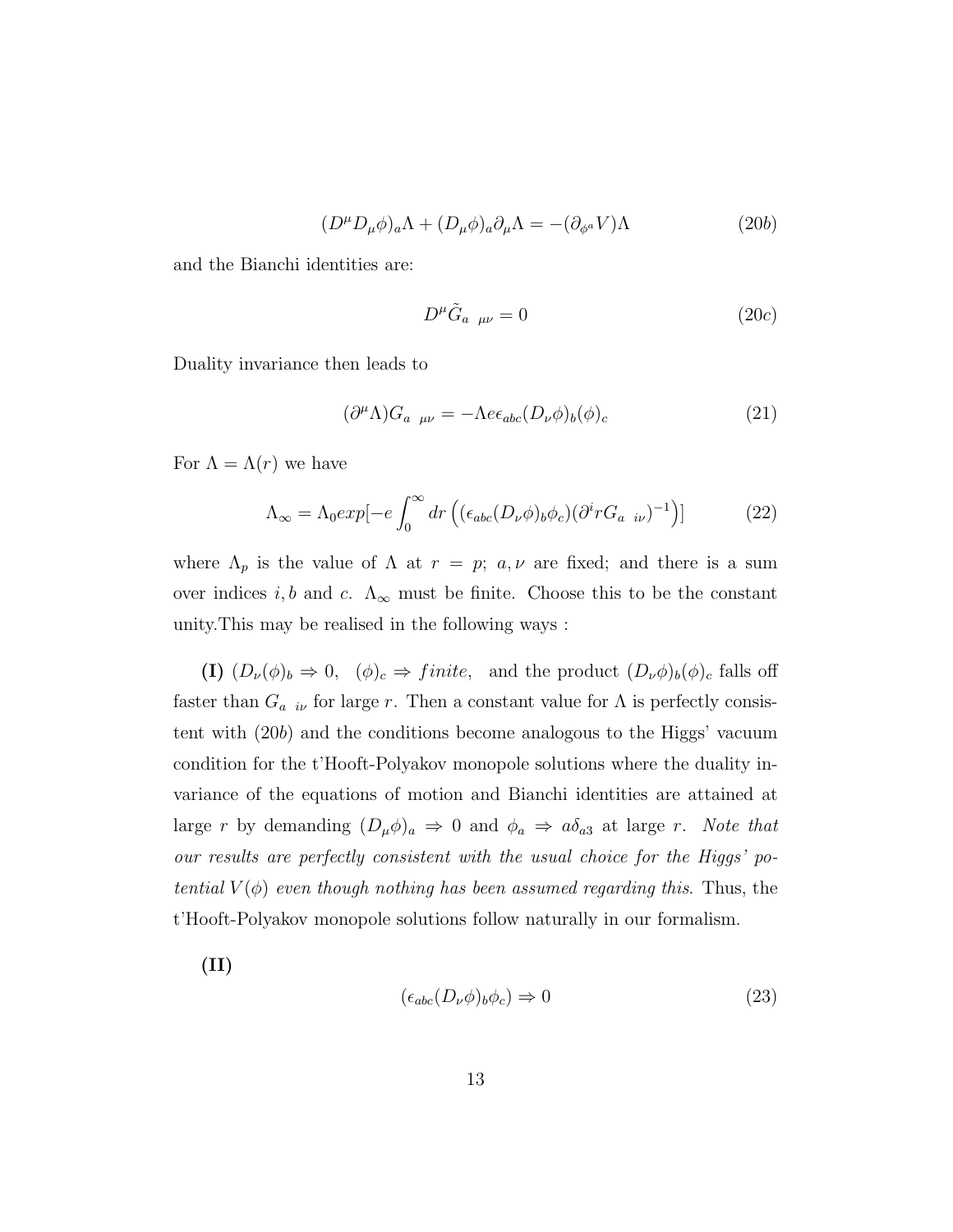and falls off faster than  $G_{a i\nu}$  for large r (a and  $\nu$  are fixed). A solution is when

$$
D_{\nu}\phi = \alpha_{\nu}\phi
$$

where  $\alpha_{\nu}$  can be (a) any Lorentz four vector field that is consistent with all the relvant equations of motion and the finiteness of energy constraint. (b) any Lorentz four vector field as in (a) but which may also carry  $SO(3)$ indices, i.e.  $\alpha_{\nu} = \alpha_{\nu}^a \tau^a$ ,  $\tau^a$  being the generators of  $SO(3)$ ,  $a, b, c = 1, 2, 3$ . Putting this in  $(20b)$  gives  $(\Lambda)$  now is unity)

$$
[D^{\mu}(\alpha_{\mu}\phi)]_{a} = -(\partial_{\phi^{a}}V)\Lambda
$$
\n(24)

Problem therefore reduces to finding solutions of (23) and (24). These will be discussed elsewhere. Eq.(23) is like a master equation for obtaining solutions of classical Y-M theory incorporating duality.

### 5. Conclusion

We have given an alternative way to understand duality using the approach of spacetime dependent lagrangians coupled to the Schwarz postulate [11] that whenever fields in a lagrangian are not defined everywhere one has monopole solutions. Our results indicate that some analogue of the holographic principle may be operative even at length scales far larger than the Planck scale in theories which incorporate duality invariance in the equations of motion. The advantages of our method are

(1)It gives a procedure for obtaining new solutions to classical Yang-Mills theory incorporating duality. In particular, the solutions can accommodate a new vector field. It can be shown that none of the known aspects of the Georgi-Glashow lagrangian are violated by the presence of this solution.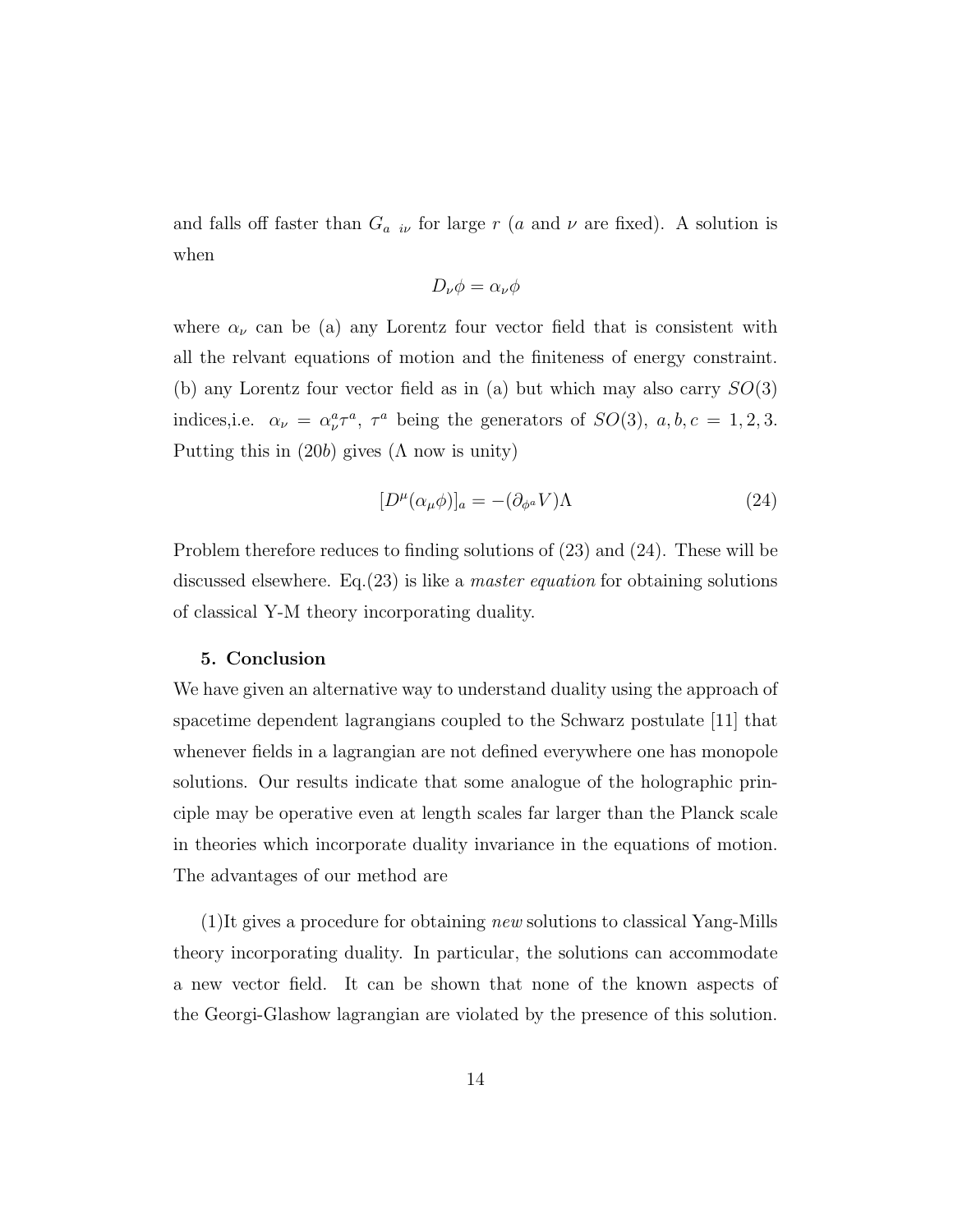Details of such solutions and applications to a full quantum theory will be discussed elsewhere.

(2)There is a possibility of a generalisation of the Bogomolny equations (refer to equation (23)). Usual Bogomolny equations seem to be the simplest first steps towards realisation of duality. This is partly evident in that the Higgs' vacuum condition has been obtained without specifying  $V(\phi)$ . Spontaneous symmetry breaking has neither been invoked nor contradicted.  $\Lambda$  is just required to be finite.

(3)The same analysis and criteria are valid for both abelian and nonabelian dualities. The Dirac-string solutions, the Dirac quantisation condition and the t'Hooft-Polyakov monopole solutions all follow from the same underlying principle. This was not possible before [1b,1c].

 $(4)$ When  $\Lambda$  is a constant, all known lagrangians exhibiting duality become accessible. When  $\Lambda$  is not a constant but some finite well defined function everywhere, then a plethora of new lagrangians whose equations of motion exhibit duality can be constructed (at the expense of Poincare invariance).

(5)Finally, our method indicates that some flavour of the holographic principle can be obtained in certain gauge theories even at length scales very much larger than those of quantum gravity. This aspect has never been revealed before in any study using standard methods.

We thank S.Deser for motivating clarification of many aspects as well as providing references. We also thank A.Maznytsia for references and the referee for important suggestions to improve the manuscript. RB is supported by a CSIR-UGC SRF fellowship (no:2-21/95(I)/E.U.II).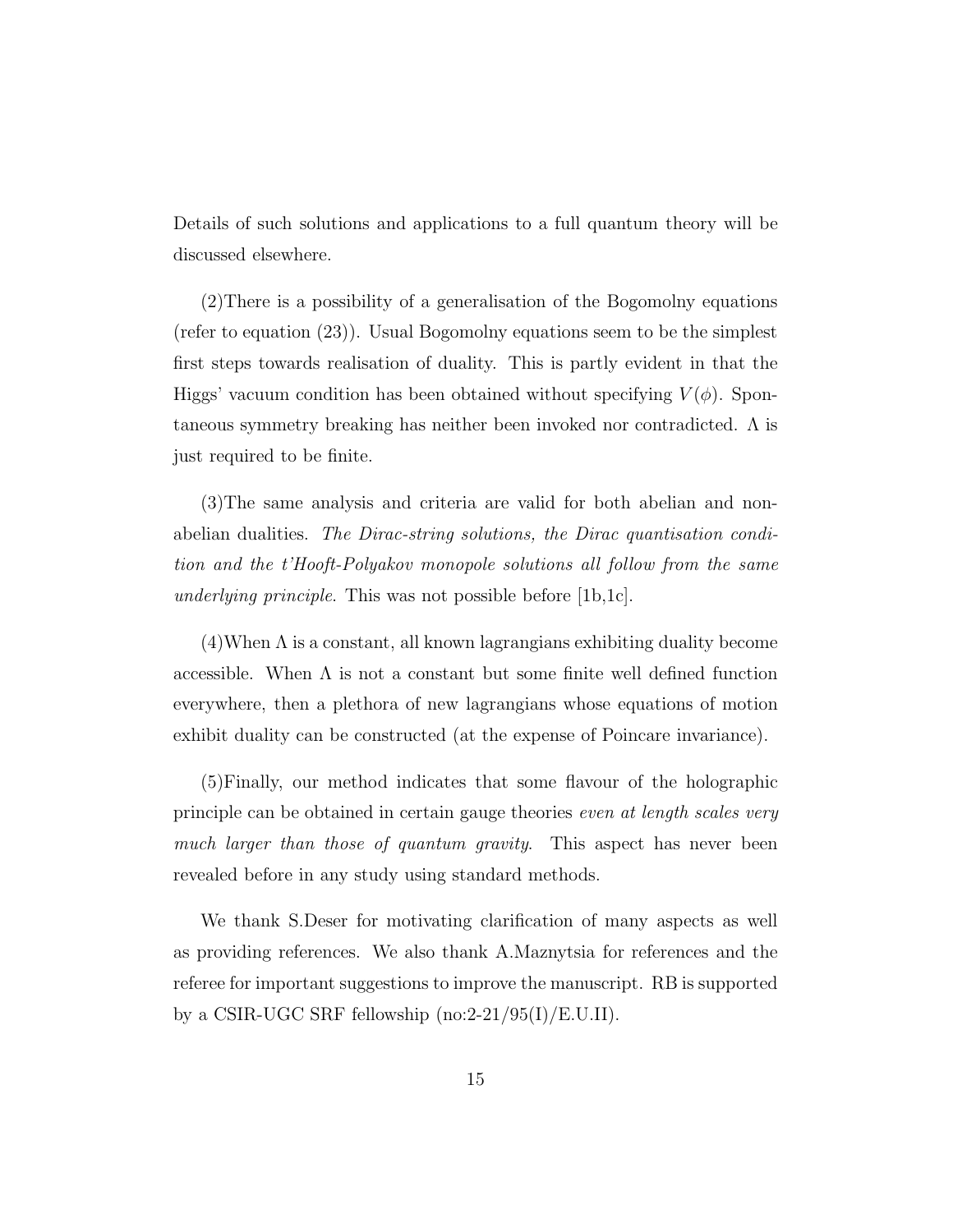## References

- [1] D.Zwanziger, Phys.Rev. D3 (1971) 880; S.Deser and C.Teitelboim, Phys.Rev D13 (1976) 1592; S.Deser, J.Phys.Math.Gen A15 (1982) 1053.
- [2] N.Marcus and J.H.Schwarz, Phys.Lett. 115B (1982) 111; R.Floreanini and R.Jackiw, Phys.Rev.Lett. 59, (1987) 1873; M.Henneaux and C.Teitelboim, in Proc. Quantum Mechanics of Fundamental Systems 2, Santiago (1987) 79; Phys.Lett. 206B (1988) 650; A.Tseytlin, Phys.Lett. **242B** (1990) 163; Nucl. Phys. **B350** (1991) 395; J.H. Schwarz and A.Sen, Nucl.Phys. B411 (1994) 35.
- [3] B.McClain, Y.S.Wu and F.Yu, Nucl.Phys. B343 (1990) 689; C.Wotzacek, Phys.Rev.Lett. 66 (1991) 129 ; I.Martin and A.Restuccia, Phys.Lett. 323B (1994) 311; F.P.Devecchi and M.Henneaux, *Phys.Rev.* D45 (1996) 1606 ; I.Bengtsson and A.Kleppe, Int.J.Mod.Phys. A12 (1997) 3397 ; N.Berkovits, Phys.Lett. 388B (1996) 743 ; Phys.Lett. 395B (1997) 28 ; Phys.Lett. 398B (1997) 79.
- [4] W.Seigel, Nucl.Phys. B238 (1984) 307 ; P.Pasti, D.Sorokin and M.Tonin, Phys.Lett. 352B (1995) 59 ; Phys.Rev. D52 (1995) R4277 ; P.Pasti, D.Sorokin and M.Tonin, in Leuven Notes in Mathematical and Theoretical Physics (Leuven Univ.Press, Series B Vol.6, (1996) p.167) ; Phys.Rev D55 (1997) 6292.
- [5] A.Maznytsia, C.R.Preitschopf and D.Sorokin, [hep-th/9805110](http://arxiv.org/abs/hep-th/9805110), [hep](http://arxiv.org/abs/hep-th/9808049)[th/9808049](http://arxiv.org/abs/hep-th/9808049).
- [6] S.Deser, A.Gomberoff, M.Henneaux and C.Teitelboim, Phys.Lett. 400B (1997) 80.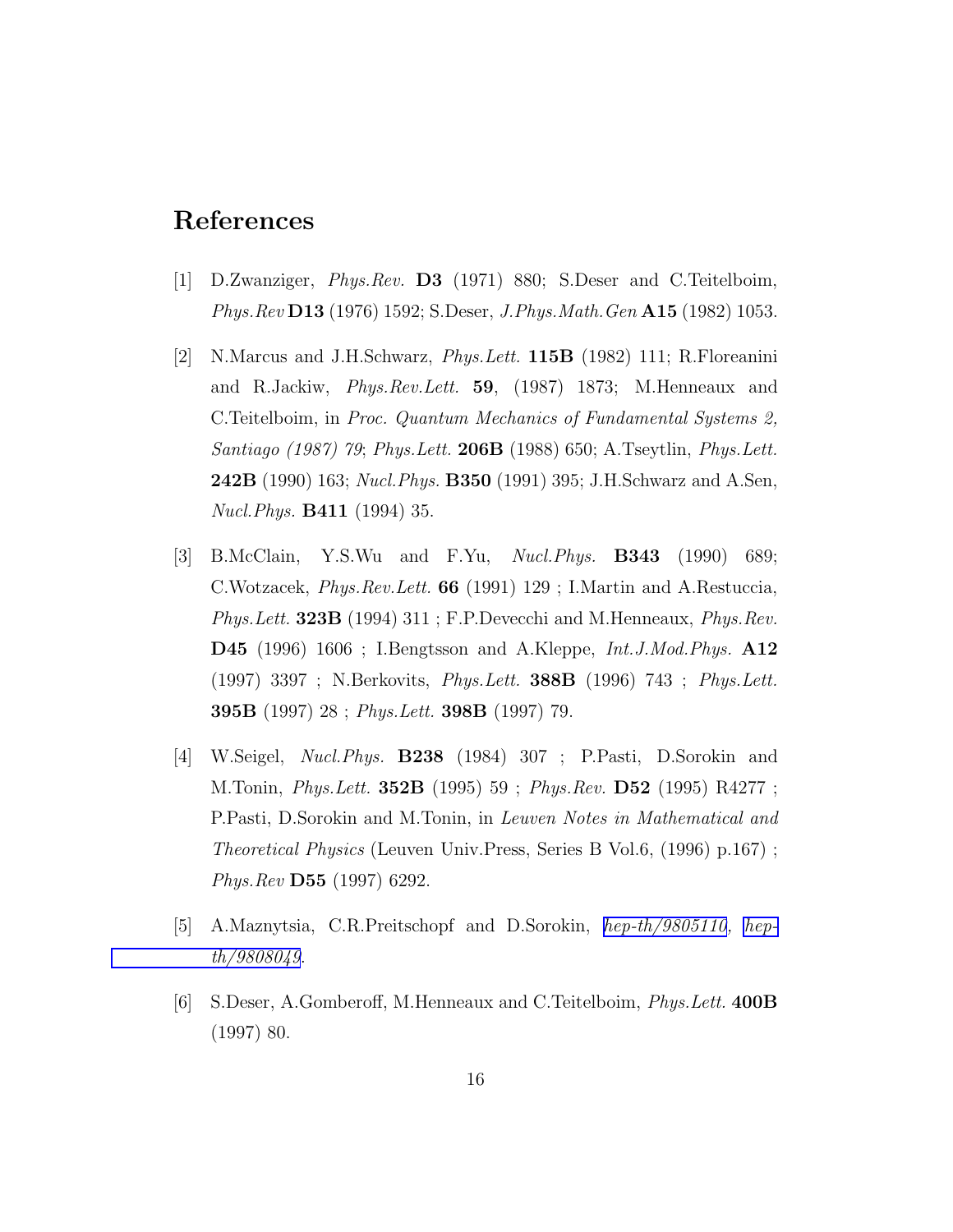- [7] R.Medina and N.Berkovits, Phys.Rev. D56 (1997) 6388.
- [8] P.Pasti, D.Sorokin and M.Tonin, Phys.Lett. 398B (1997) 41 ; I.Bandos, K.Lechner, A.Nurmagambetov, P.Pasti, D.Sorokin and M.Tonin, Phys.Rev.Lett.78 (1997) 432; Phys.Lett. 408B (1997) 135 ; I.Bandos, M.Cederwall and D.Sorokin, Nucl.Phys. B522 (1998) 214 ; G.Dall'Agata, K.Lechner and D. Sorokin, Class.Quant.Grav. 14 (1997) L195 ; G.Dall'Agata, K.Lechner and M.Tonin, [hep-th/9806140](http://arxiv.org/abs/hep-th/9806140).
- [9] G.Dall'Agata and K.Lechner, Nucl.Phys. B511 (1998) 326 ; G.Dall'Agata, K.Lechner and M.Tonin, Nucl.Phys. B512 (1998) 179 ; A.Nurmagambetov,  $hep-th/9804157$ .
- [10] M.K.Gaillard and B.Zumino,Nucl. Phys. B193, (1981) 221, [hep-th/9705226,hep-th/9705226](http://arxiv.org/abs/hep-th/9705226) ; G.W.Gibbons and D.A.Rasheed, Nucl.Phys.B454 (1995) 185,Phys.Lett.B365 (1996) 46 ; Y.Igarashi,K.Itoh and K.Kamimura, [hep-th/9806160,](http://arxiv.org/abs/hep-th/9806160) [hep-th/9806161](http://arxiv.org/abs/hep-th/9806161).
- [11] A.S.Schwarz, in Topology for Physicists (Springer Verlag,Berlin Heidelberg,1994) ; P.A.M. Dirac, Proc.R.Soc. A133 (1931) 60 ; G.t'Hooft, Nucl. Phys. B79 (1974) 276 ; A.M.Polyakov JETP Lett. 20 (1974) 194.
- [12] H.Goldstein, Classical Mechanics, Second Edition (Addison-Wesley, New York, 1980 p.545-600).
- [13] G.t'Hooft, Dimensional Reduction in Quantum Gravity[,gr-qc/9310006](http://arxiv.org/abs/gr-qc/9310006); L.Susskind, Phys.Rev. D49 (1994) 1912; J.Maldacena, Adv.Theor.Math.Phys. 2 (1998) 231; E.Witten, Adv.Theor.Math.Phys. 2 (1998) 253; L.Susskind